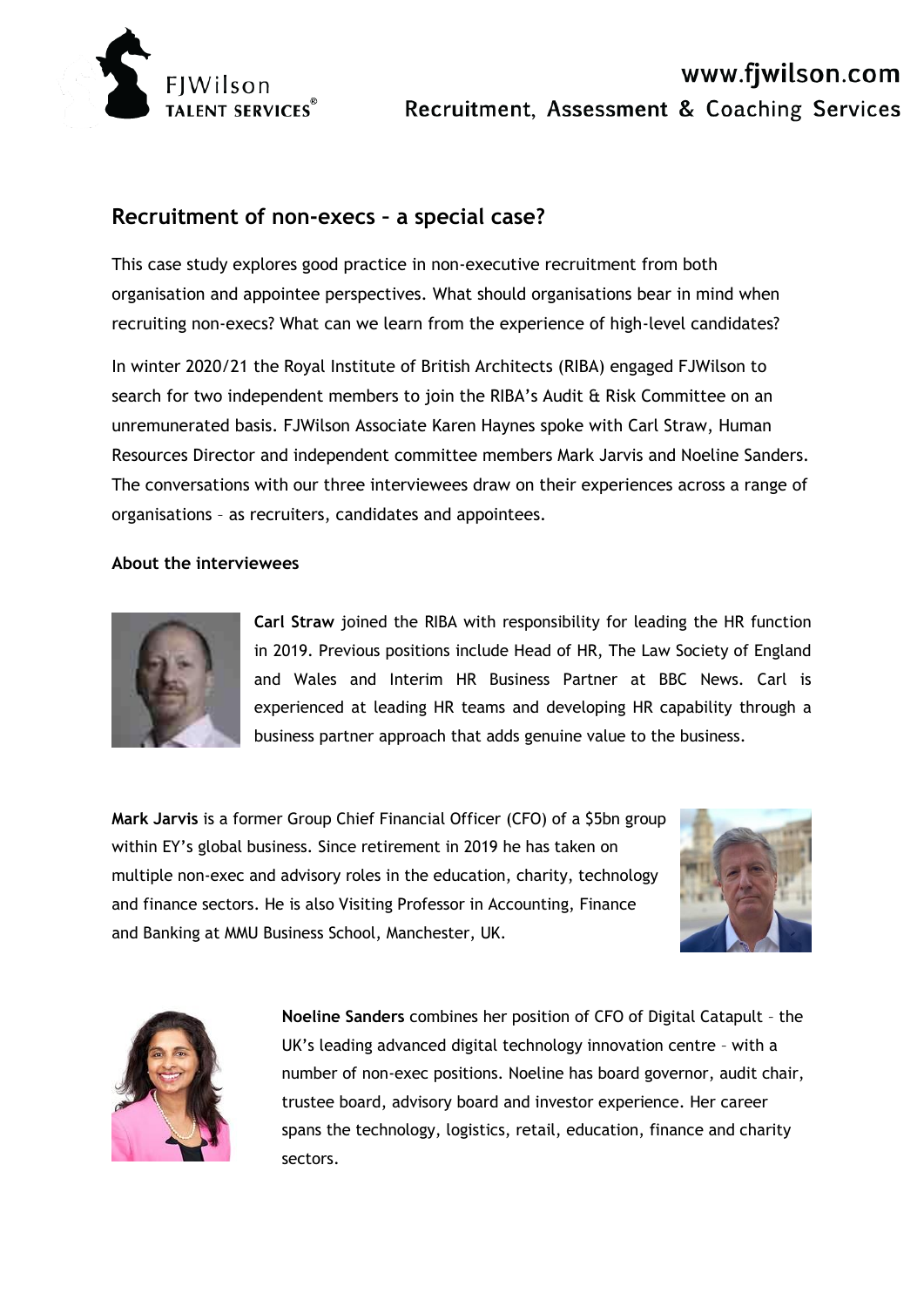

# **Identifying needs**

*Karen*: What was the RIBA seeking in appointees to this Committee? What should organisations consider at this stage?

*Carl:* In general terms, candidates with experience and a high-level track record were very important to us. We wanted people who could clearly add value, and to strike the right balance across the Committee.

*Noeline*: A good board chair is clear about their skills gaps, whether that's deep technology, cyber security, EDI, or a range of other things. It's really important to seek specialist skills.

## **Whether to use a search agency**

*Karen*: Why does the RIBA use a search agency for non-exec recruitment campaigns?

*Carl:* We use a trusted search agency for their ability to find a greater number and potentially wider range of high-quality candidates than the organisation would otherwise attract.

A good agency does a lot of the leg work for the organisation – not just in finding candidates and gaining their initial interest but also in screening and briefing them on behalf of the organisation and keeping them engaged throughout the selection process.

*Mark*: From a candidate's point of view, I've found interviews where I've been briefed by a recruitment agency more successful than one where the organisation used direct recruitment. If you've been well briefed by an agency you're better prepared for interview than if you've only got your own 'due diligence' on the organisation to go on. You go into the interview with more insight into the organisation's needs and this improves the dialogue.

## **Choice of agency**

*Karen*: Some agencies specialise in non-executive recruitment in particular, but across different sectors. In contrast, FJWilson specialises in the membership organisation sector in particular, across senior vacancies in general. What guided your choice of agency in this instance?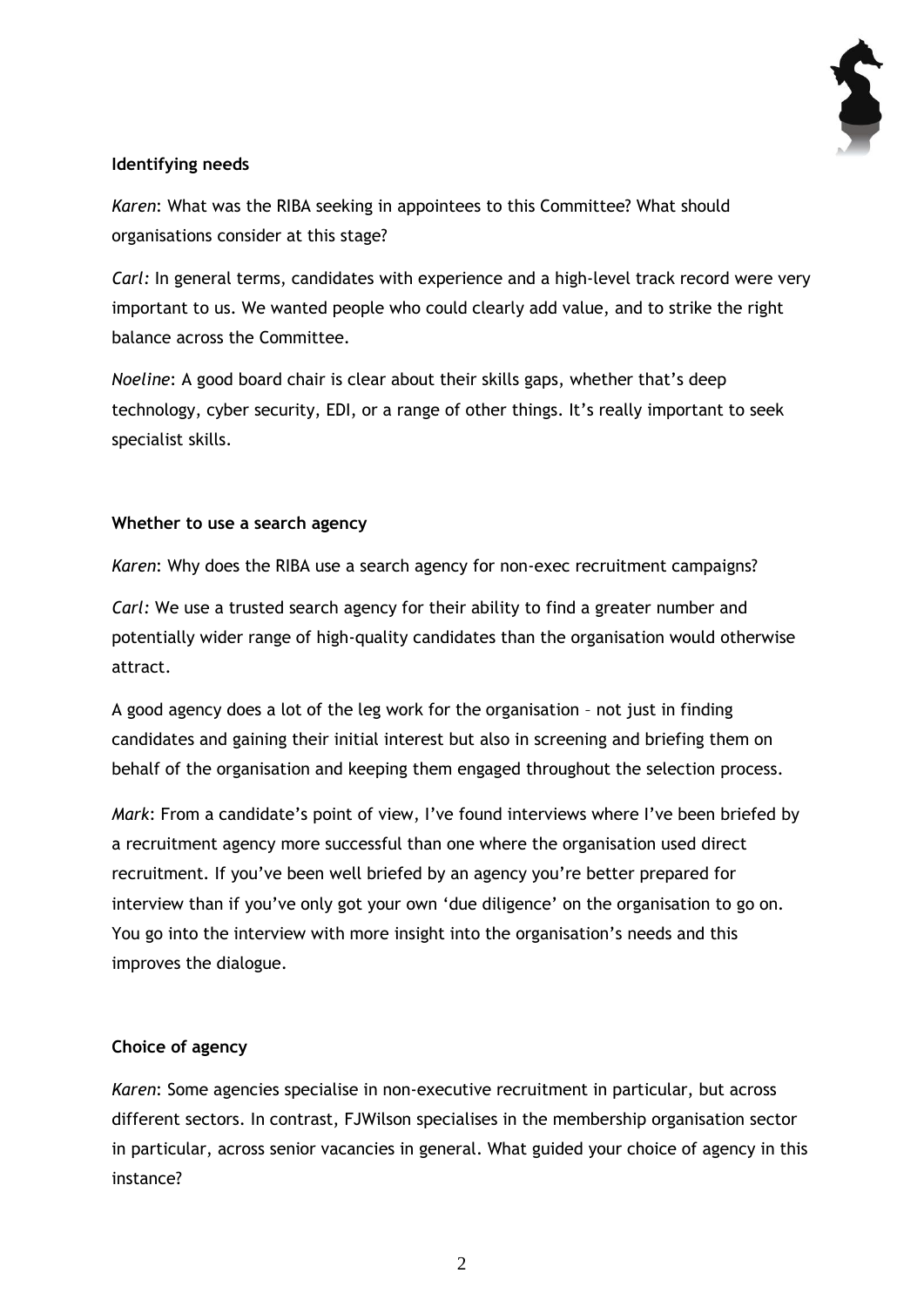

*Carl*: These are very senior roles, so it's vital to engage an agency in which you have confidence. I've worked with Fiona at FJWilson for a number of years and very much like her approach – it reflects and complements our own.

Fiona combines a deep knowledge of the market with a progressive approach to diversity and inclusion – that's very much in line with how the RIBA wants to operate.

We select agencies based on their strengths in different areas. On another occasion, for a different committee, we found independent members through a specialist non-executive agency. That also worked very well. Both FJWilson and the other agency did a great job. It's good to use different agencies for different committees for a balanced approach.

#### **Terms of engagement**

*Karen*: The timeframe for the recent campaign using FJWilson, including screening and briefing candidates was 18 working days. It's interesting that the charging model you chose was time-based rather than the more common fixed-fee arrangement.

*Carl*: When selecting an agency we look for flexibility – that they're not rigid about their charging model. It's important that agencies are able to adapt to the circumstances of different recruitment campaigns.

## **Candidate search**

*Carl*: The search stage went very well. It really helped that Fiona had worked with the RIBA before. She knows the organisation very well: how it is structured and governed; how it operates as a membership organisation. We had a lot more confidence in her going out to present the organisation to prospective candidates than we would someone new who'd only had a half-hour briefing call with us.

Fiona's knowledge of our organisation meant she understood immediately the kind of candidates the RIBA was looking for in terms of their career stage and the kinds of roles they would be interested in, as well as the types of added value the RIBA wanted audit committee candidates to offer.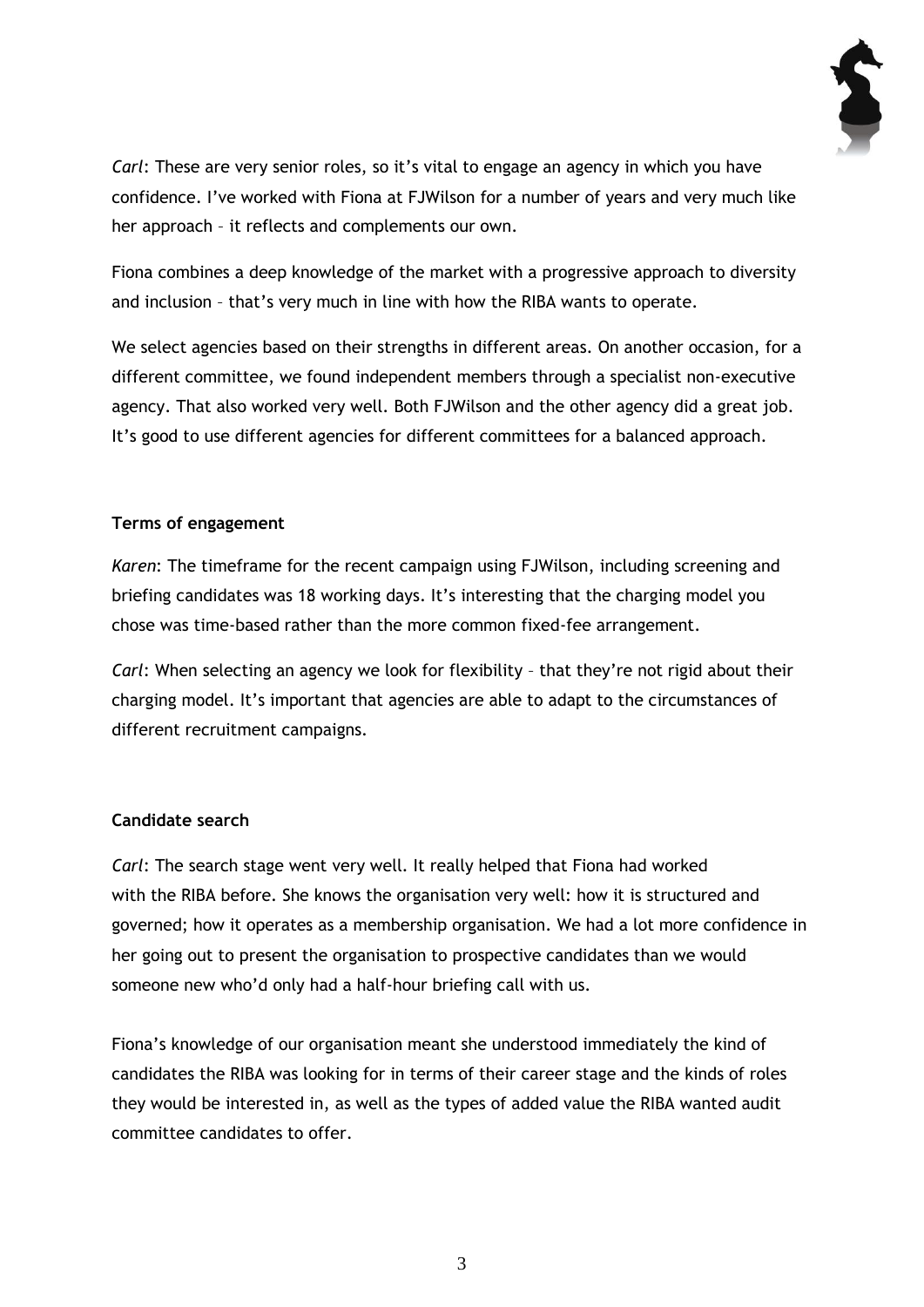

Another thing I particularly like about working with Fiona is how she builds in various check points, so you get a great sense of how things are progressing – through personal, continued contact.

Fiona took the weight off our shoulders in finding an interesting range of excellent candidates. This wasn't a totally predictable list: she gave us a bit of a mix, with some stand-out candidates and other candidates that could bring something slightly different.

## **Candidate matching for non-exec positions**

*Noeline:* Sometimes people looking at non-exec positions fail to think about their broader skills. Candidates don't always realise that recruitment for a non-exec post is not the same as for an executive post. For a non-exec position it's really important for a candidate to think about their broader skills, because what the board is looking for is the added value candidates bring, and how that fits with existing skill sets and skill gaps.

The search agencies I've worked with have all had helpful conversations with me about identifying the broader skills that the organisation is looking for in the non-exec appointee. My conversation with Fiona was a real meeting of minds. She really homed in on the detail of what the RIBA was looking for in order to add value and close skills gaps.

As a CFO I used to consider my financial skills as my strongest suit, but actually a lot of people have these. I've come to realise that my real 'USP' as a non-exec is my long career in the digital technology sector, which has given me a deep understanding of new business models and how these influence strategic directions. All organisations are going through digital transformation, so this background adds a layer of added value.

Of course, candidate matching is about motivation as well as skills. Candidates need to be clear about their motivation for a particular non-exec position. I have a personal interest in organisations that create impact for societal good and was very interested when I heard about the RIBA opportunity. I'm especially interested in urban planning for community wellbeing, with more environmentally friendly building.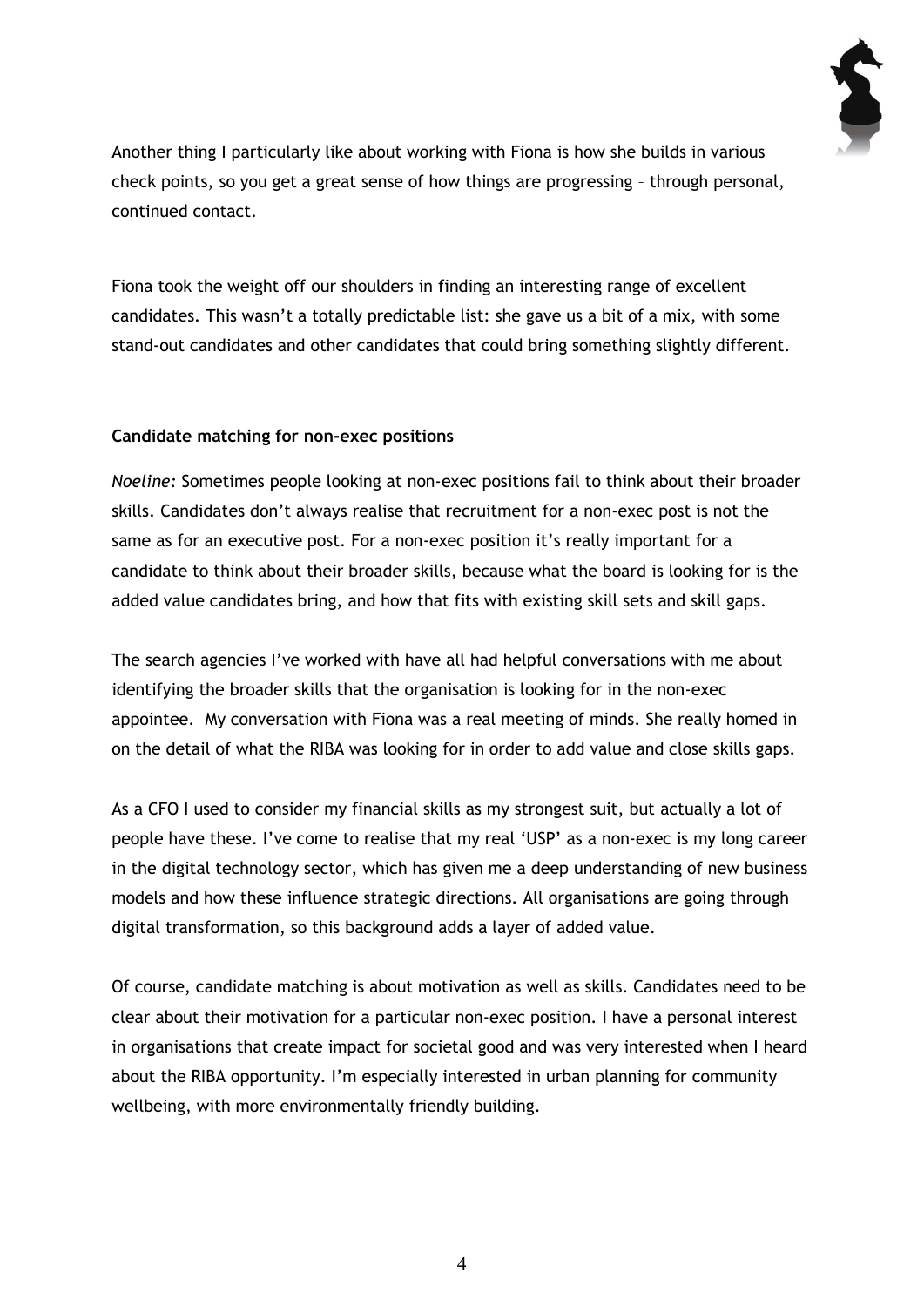## **Shortlisting**



*Karen:* Carl, how did the shortlisting stage go?

*Carl*: Really well. Fiona met with panel members before the final shortlist was agreed. Members had different views on some candidates and Fiona's input was very helpful to bring some CVs to life and explain why she'd put forward certain candidates.

We decided to interview eight – all found by FJWilson and all very strong.

#### **Optimising the interview**

*Carl*: Interviews were held online due to Covid restrictions. We had a large interview panel – five members: the outgoing and incoming Chairs of the Audit Committee, another independent member of the Committee, a representative from our Board of Trustees, and me.

*Karen*: What's your view of virtual interviews?

*Carl*: In many ways they are easier to organise. Plus the candidate experience is often better. When you are putting an interview panel together to recruit high-level candidates it's much easier to find diary space for an hour at a time for a virtual interview than calling everyone up to the RIBA offices in London and having to give up half a day or more. Then there's no need to find an interview room – which itself might turn out to be a somewhat intimidating venue. An online interview can be more relaxed for the candidate.

*Karen*: As candidate, Mark, how have you found virtual interviews?

*Mark:* Having had a global role at EY, I'm very used to video calls. I've also had several online interviews for non-Executive Directorships and Trustee positions since retirement, so the RIBA interview felt like an extension of what is normal. Apart from being much easier to schedule, I also find that virtual interviews can be more 'human' than in-person ones.

*Karen*: That's an interesting and perhaps counterintuitive thought…

*Mark*: Yes, I'm a people person, so I might be expected to prefer 'face-to-face'. But I think virtual interviews create more common ground for interviewers and interviewees, and this helps dispel the nervousness that everyone gets to some extent. A virtual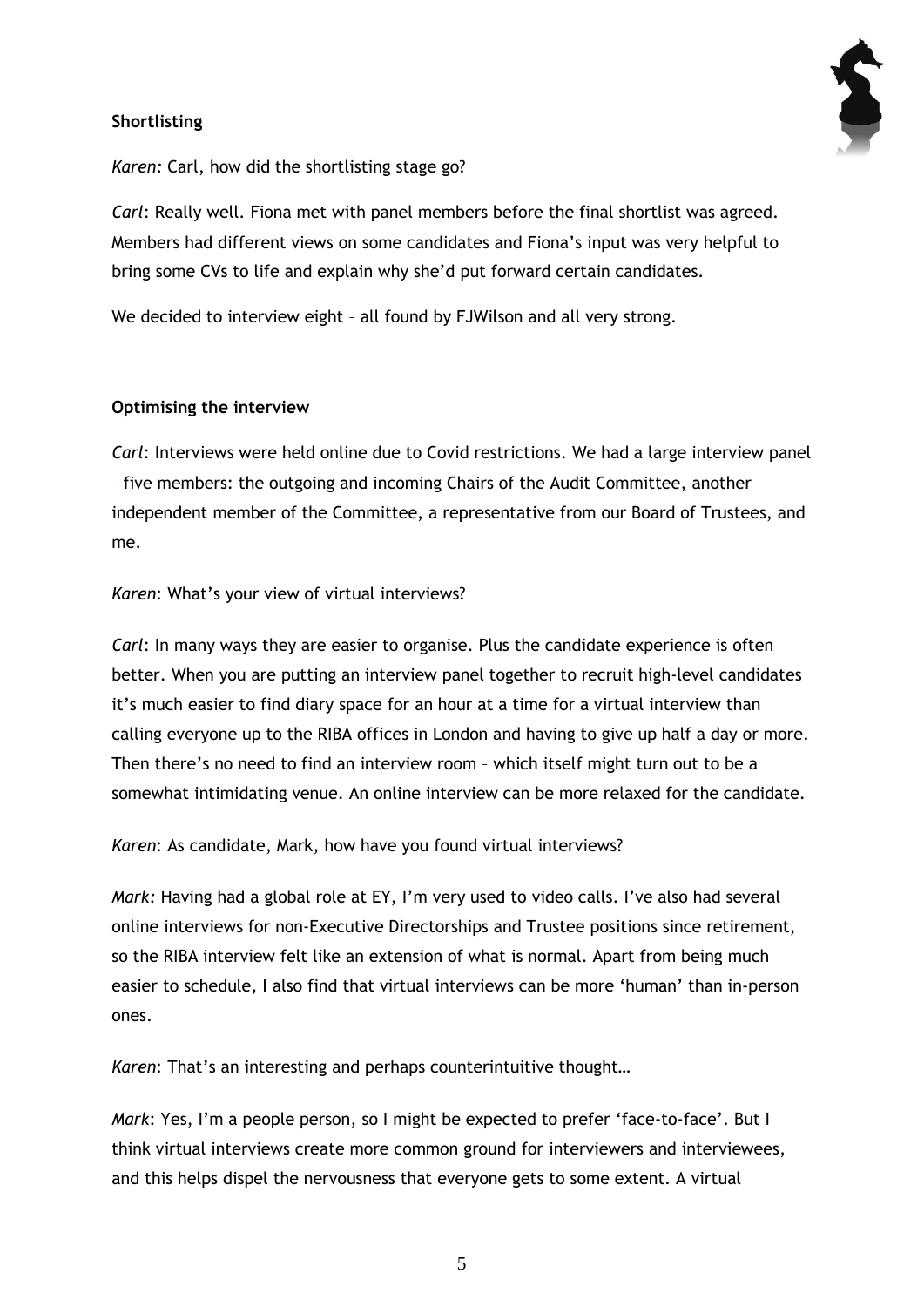

interview begins with a sense of 'Let's embrace this technology and see where it takes us'. Whereas typically for a face-to-face interview you go into a big office facing three interviewers across the room, and you may be sat against the light so you have the sun in your eyes...

*Karen***:** So the power dynamic in a virtual interview is a bit different – and this can help the candidate perform better from the start?

#### *Mark*: Exactly.

*Noeline:* I'd add that, as in a face-to-face interview, it's important to explain to candidates at the outset of a virtual interview who all the interviewers are and their roles in the interview. If that isn't made clear the interview can feel awkward.

*Karen***: D**o virtual interviews require different preparation? Any tips for candidates?

*Mark*: In general, there's no difference: whatever the medium, the more prepared, the more relaxed you are. But there are specific things to think about. The most basic thing is, always check your settings before a meeting – camera, sound, speaker, microphone. Because when you flip from Zoom to Teams to BlueJeans to something else, for example, quite often the microphone – if you have a standalone one – will switch back to the computer one; or the camera, it might not be so good, so always do a check 10 minutes before an interview or indeed any important call.

I think too there's a difference in preparedness for what could go wrong. Do prepare interviewers (if they don't introduce the topic themselves) for possible interruptions. Whereas in a live interview you might say: 'Excuse me, I've got a bit of a cough'; in a virtual one you might say, 'I've got a dog – he barks a lot if someone comes to the door'.

*Karen:* Are there any differences, do you think, in interviewing candidates for non-exec positions?

*Noeline:* It is important for organisations to be mindful of the choice that the candidate is making in serving on the board, especially when it is unremunerated. For example, I think it's important to find ways to give non-exec candidates a sense of all the important issues facing their board or committee. There shouldn't be any big surprises after the event that could call into question a candidate's decision to give time to the organisation. While it can be difficult to decide how much information to share with candidates the interviewers